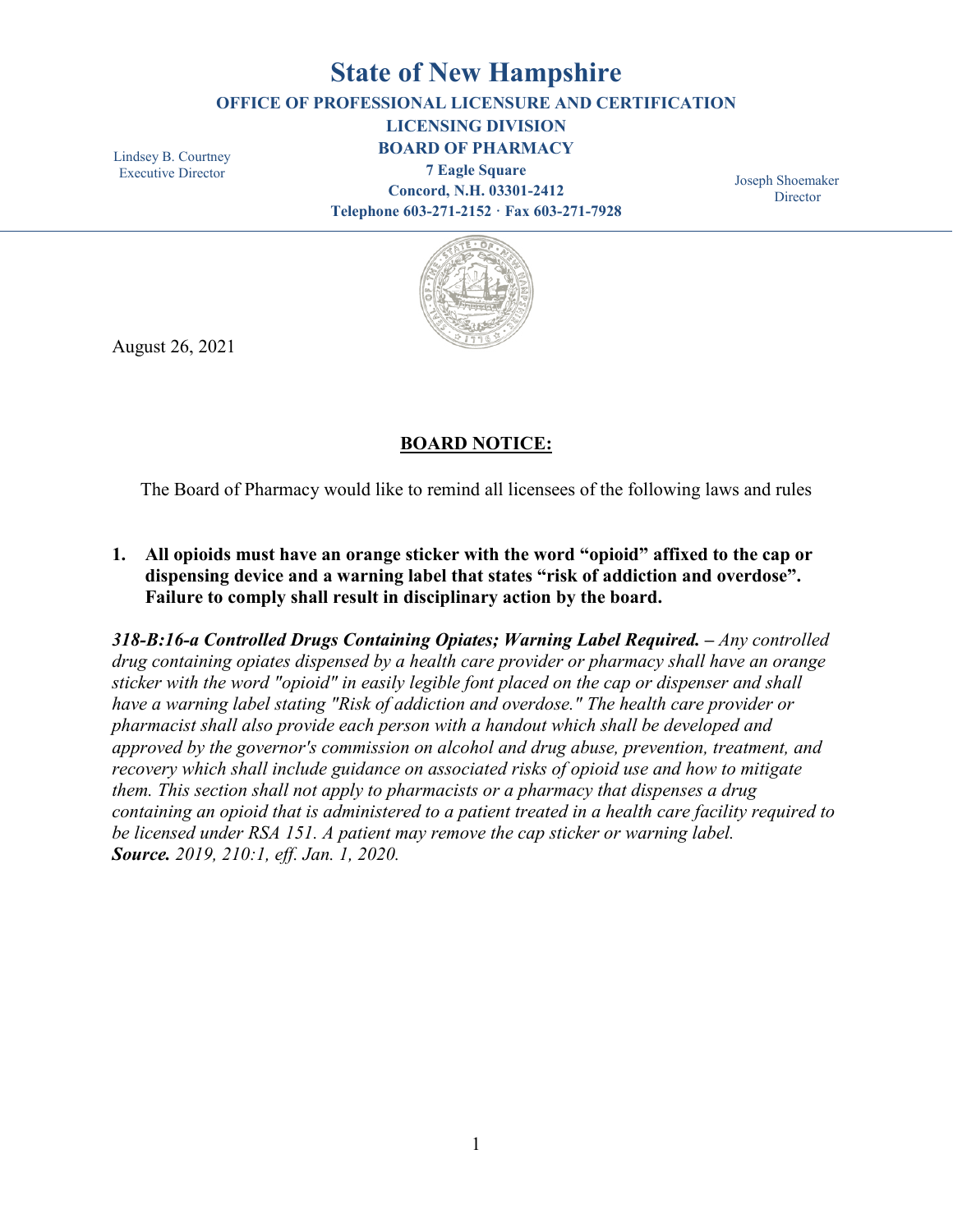## **2. Patient address and provider information on the face of the prescriptions for controlled substances-**

There has been confusion around the placement of the address of the patient and prescriber as well as the location of the DEA number on the prescription. It is best practice to have this information on the face of the prescription. Although the information can be found when a "back tag" is placed on the hardcopy, it is safer to have at a minimum, the DEA number on the face of the hardcopy.

## *Sec. 1306.05 Manner of issuance of prescriptions.*

*(a) All prescriptions for controlled substances shall be dated as of, and signed on, the day when issued and shall bear the full name and address of the patient, the drug name, strength, dosage form, quantity prescribed, directions for use, and the name, address and registration number of the practitioner.*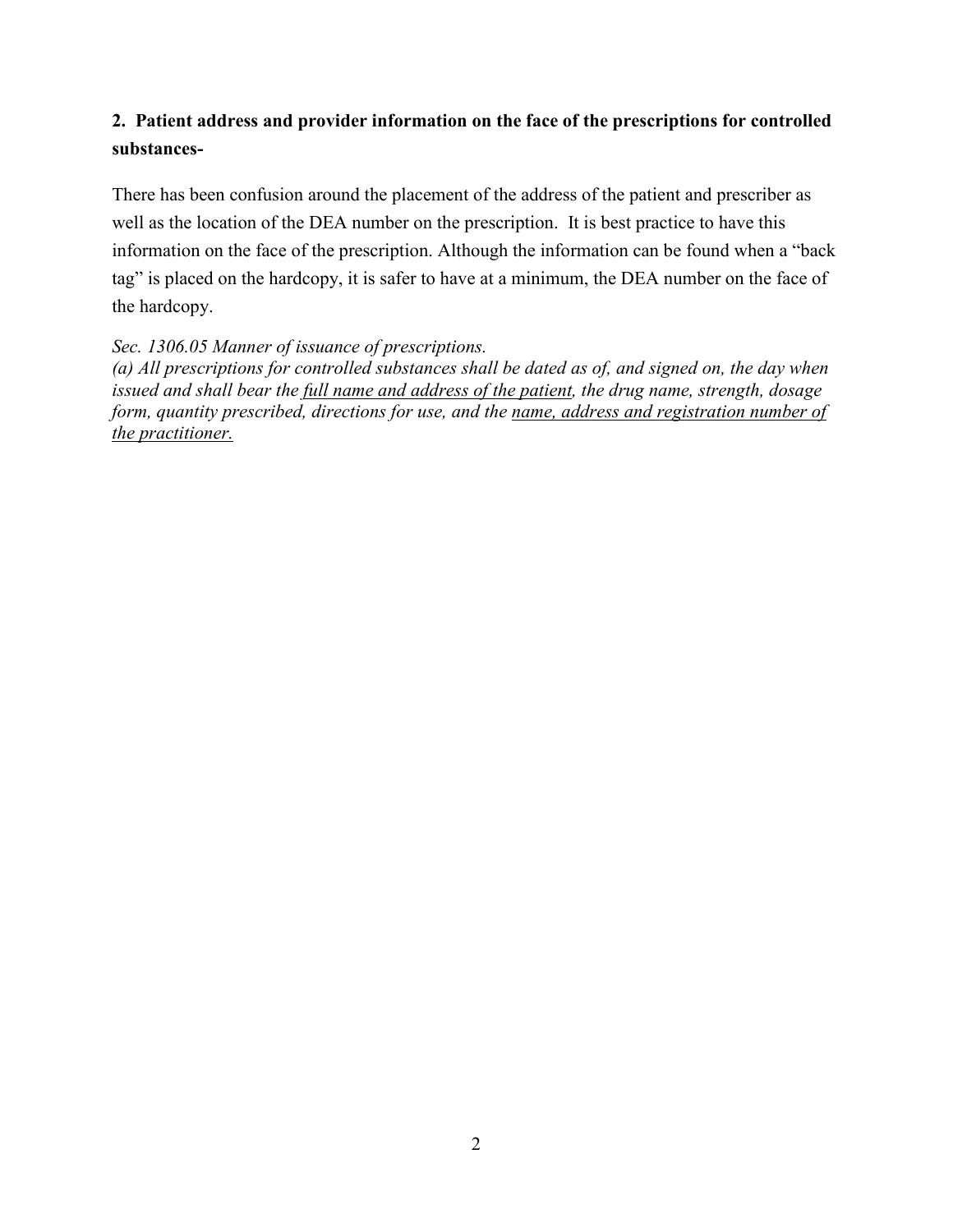## **3. Biennial Inventory-**

**The pharmacy must complete a biennial inventory "on any date which is within two years of the previous biennial inventory date". This means the pharmacy must have an inventory completed within two years from the last inventory taken.**

### *1304.11 Inventory requirements*

*(a) General requirements. Each inventory shall contain a complete and accurate record of all controlled substances on hand on the date the inventory is taken, and shall be maintained in written, typewritten, or printed form at the registered location. An inventory taken by use of an oral recording device must be promptly transcribed. Controlled substances shall be deemed to be "on hand" if they are in the possession of or under the control of the registrant, including substances returned by a customer, ordered by a customer but not yet invoiced, stored in a warehouse on behalf of the registrant, and substances in the possession of employees of the registrant and intended for distribution as complimentary samples. A separate inventory shall be made for each registered location and each independent activity registered, except as provided in paragraph (e)(4) of this section. In the event controlled substances in the possession or under the control of the registrant are stored at a location for which he/she is not registered, the substances shall be included in the inventory of the registered location to which they are subject to control or to which the person possessing the substance is responsible. The inventory may be* taken either as of opening of business or as of the close of business on the inventory date and it *shall be indicated on the inventory.*

*(b) Initial inventory date. Every person required to keep records shall take an inventory of all stocks of controlled substances on hand on the date he/she first engages in the manufacture, distribution, or dispensing of controlled substances, in accordance with paragraph (e) of this section as applicable. In the event a person commences business with no controlled substances on hand, he/she shall record this fact as the initial inventory.*

*(c) Biennial inventory date. After the initial inventory is taken, the registrant shall take a new inventory of all stocks of controlled substances on hand at least every two years. The biennial inventory may be taken on any date which is within two years of the previous biennial inventory date.*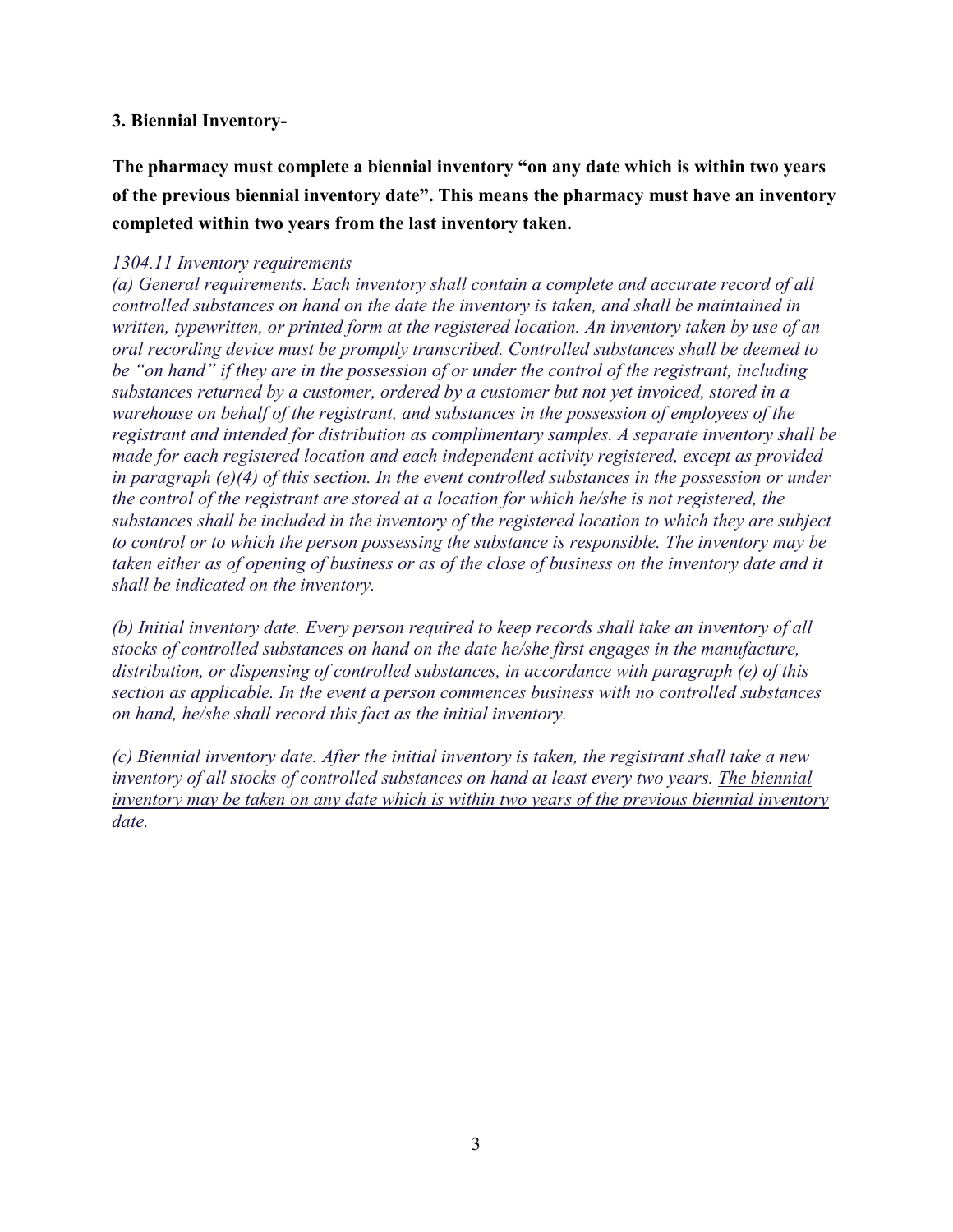## **4. Continuing education requirements-**

At the time of renewal, the licensee will need to submit a total of 30 hours of continuing education, 10 hours must be in a didactic (live) setting. Hours can be completed anytime during the preceding two years leading up to renewal. They do not have to be separated over the two years.

## *Ph 403.02 Renewal Requirements.*

*(a) The board shall not issue licensure renewals unless the pharmacist indicates on the renewal application, and under penalty of unsworn falsification, that he or she has completed the minimum required hours of accredited or approved continuing pharmaceutical education courses or programs according to Ph 403.02(d). An incomplete renewal application shall not be processed by the board.*

*(b) Continuing education shall be required of all licensed, active or inactive pharmacists who apply for license renewal.*

*(c) Pharmacists submitting applications for their first biennial licensure renewal shall be exempt from the continuing education requirements.*

*(d) All pharmacists licensed in New Hampshire shall acquire a total of 30 hours (3.0 CEUs) during the 24 months immediately preceding the license renewal date of January 1st. At least 10 hours (1.0 CEUs) of the total required hours shall be earned in a live setting.*